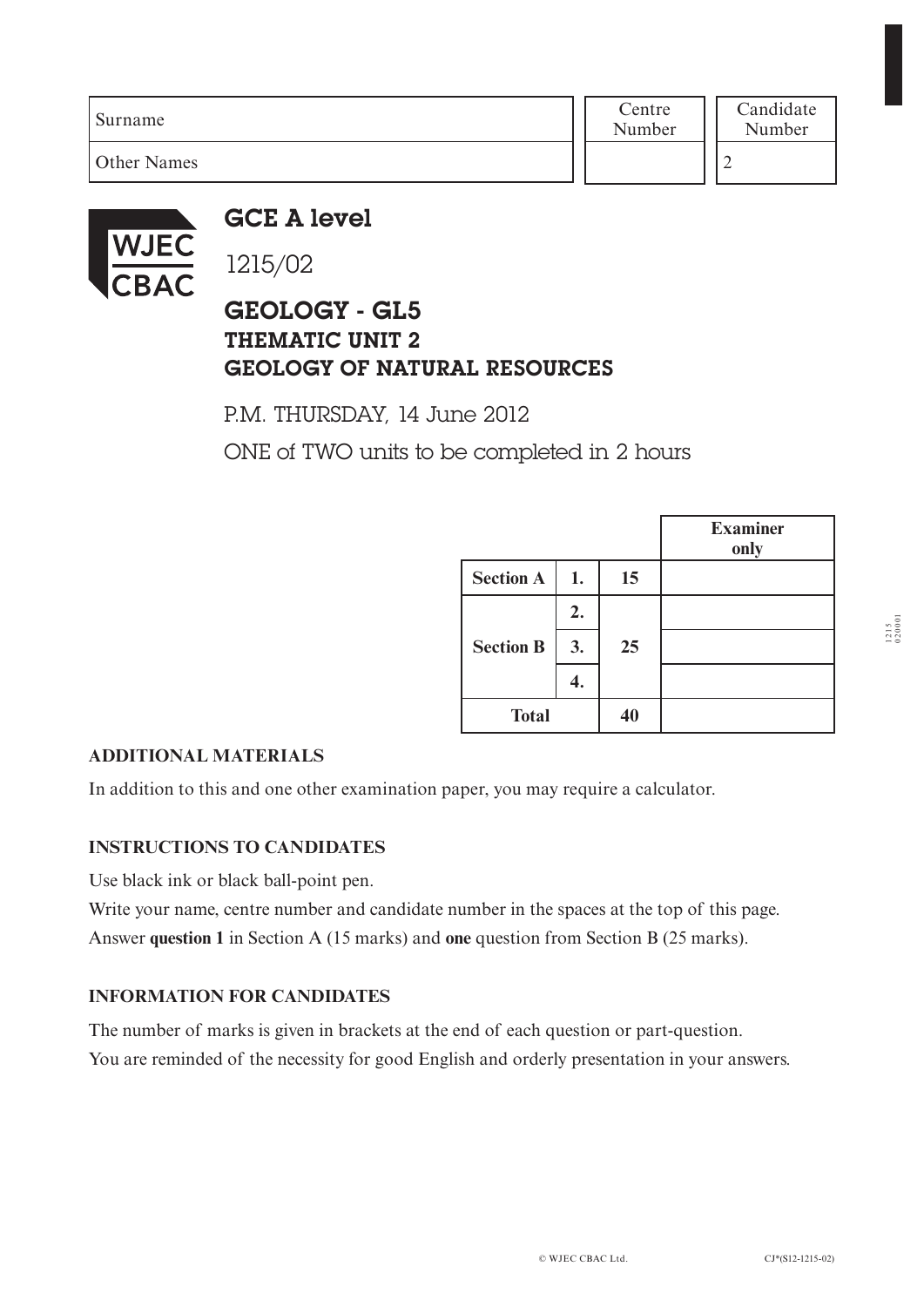### **SECTION A**



**Figure 1a**

Geological cross-section through the Driefontein mines in South Africa. Gold deposits occur in the conglomerates of the Ventersdorp Contact Reef. The section shows the true dip of the reef.



Section through the Ventersdorp Contact Reef Vertical scale 1:10

Gold bearing conglomerate from the Ventersdorp Contact Reef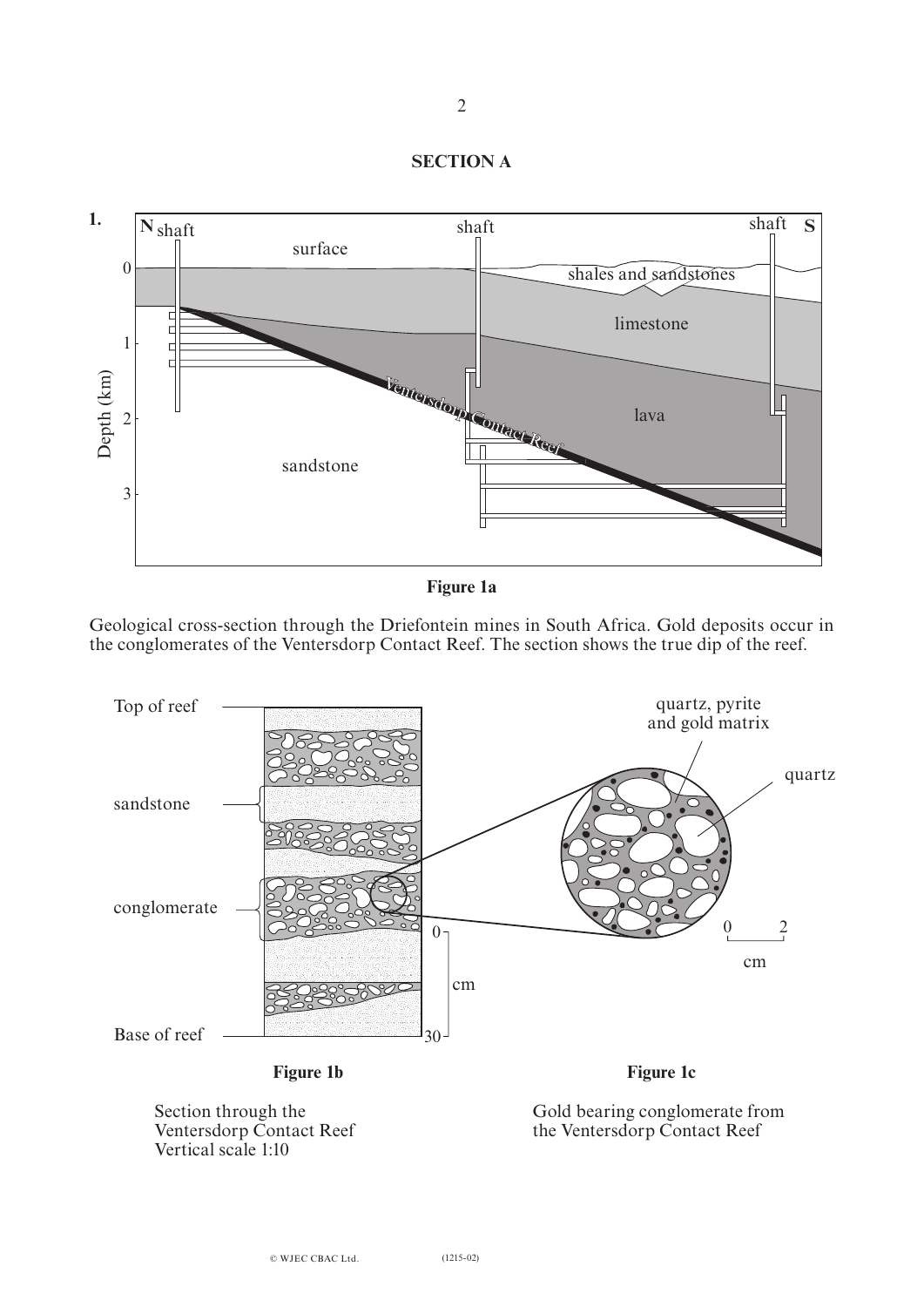| $\left(a\right)$ | (i)   | Using Figure 1a state the following characteristics of the Ventersdorp Contact<br>Reef:<br>$[3]$                                                                                                                                      |
|------------------|-------|---------------------------------------------------------------------------------------------------------------------------------------------------------------------------------------------------------------------------------------|
|                  | (ii)  | Using Figure 1c describe the texture of the gold bearing conglomerate from the<br>Ventersdorp Contact Reef.<br>$\lceil 2 \rceil$                                                                                                      |
|                  | (iii) | Using Figures 1b and 1c describe a likely sedimentary environment in which the<br>Ventersdorp Contact Reef may have been deposited.<br>$\lceil 2 \rceil$                                                                              |
|                  | (iv)  | Using Figure 1c explain why very small particles of gold (less than 0.5 mm) can be<br>found in the same rock as quartz grains over 2 cm in diameter.                                                                                  |
| (b)              | (i)   | The average content of gold in the Ventersdorp Contact Reef is 15 grams per tonne.<br>Calculate the percentage of gold found in the Ventersdorp Contact Reef.<br>$[2]$<br>Show your working.<br>$[1 \text{ tonne} = 1000 \text{ kg}]$ |

1215 020003

Examiner only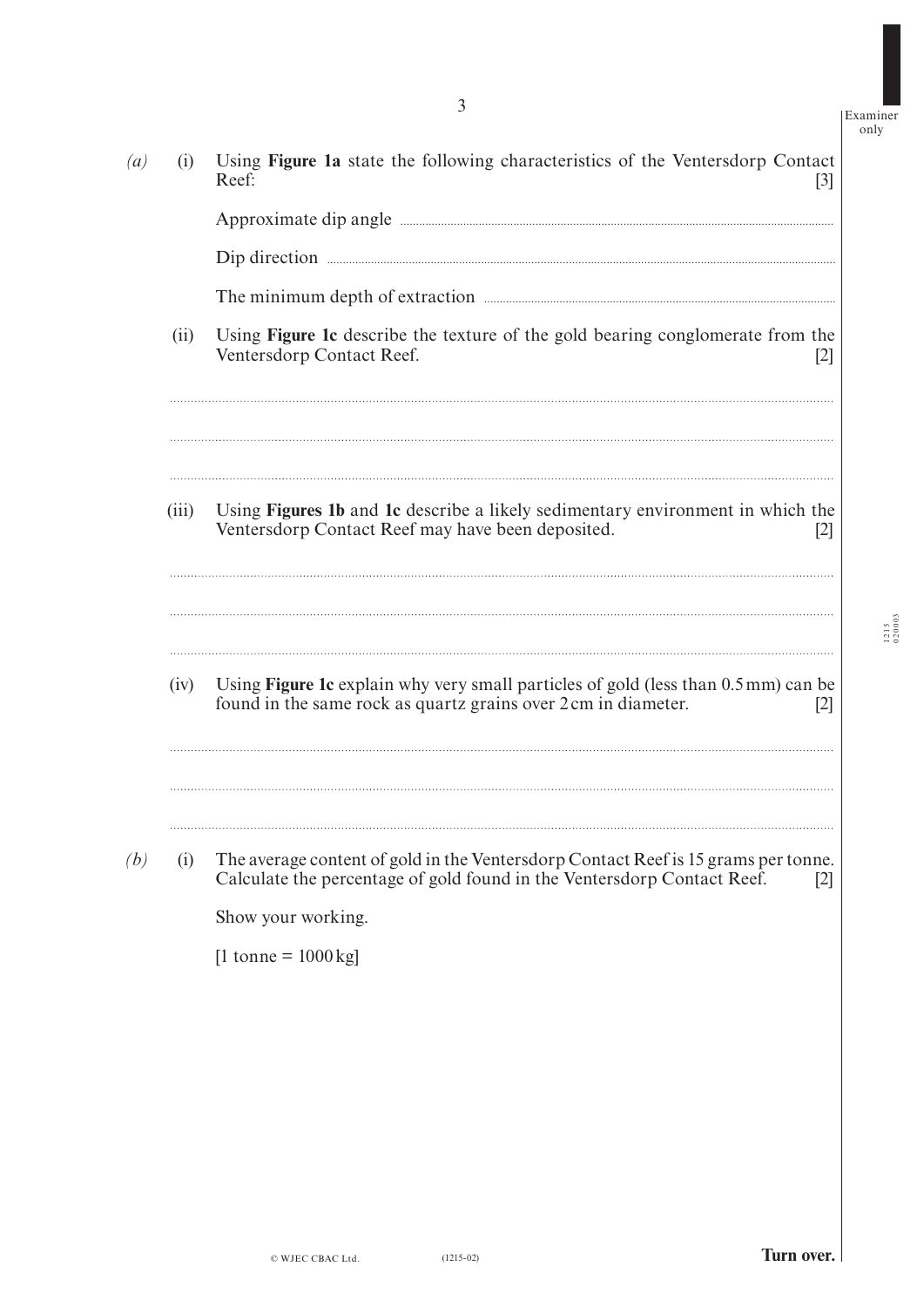#### Examiner only

(ii) Mining at depths greater than 3 km poses a number of challenges both to mining engineers and to the miners themselves. Identify **two** problems they are likely to face at this depth and suggest ways in which these problems may be overcome. [4]

## **Total 15 marks**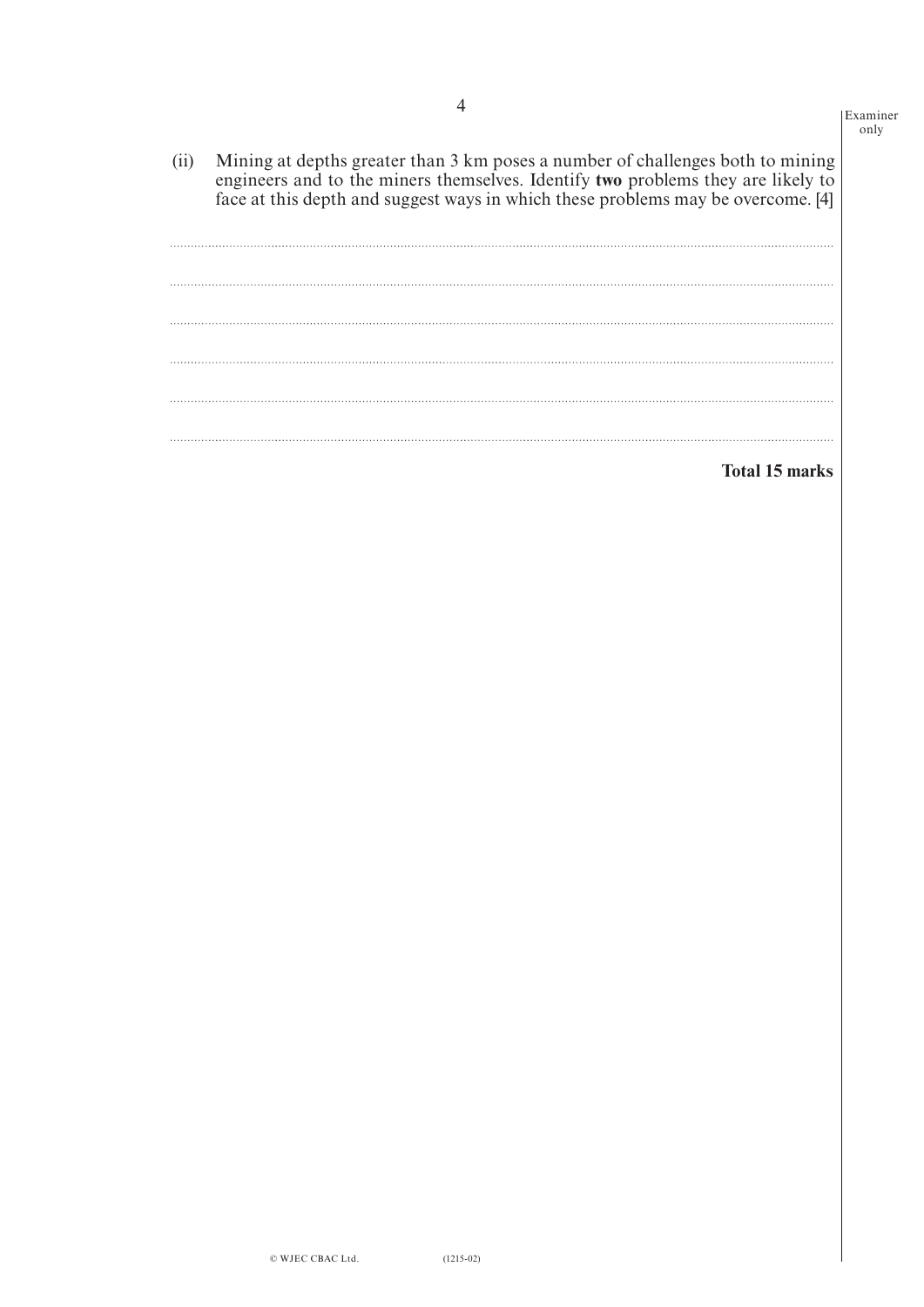### **SECTION B**

5

#### *Answer* **one** *question only.*

#### *Write your answer in the remaining pages of this booklet.*

**2.** Evaluate the use of **two** of the following techniques in the exploration for mineral and/or energy resources:

> drilling and downhole logging; geophysical surveying; geochemical prospecting; geological mapping; satellite remote sensing. [25]

- **3.** *(a)* Describe the conditions necessary for the formation of large scale coal deposits.
	- *(b)* Evaluate the ways in which the environmental impacts of quarrying and mining may be minimised. [25] minimised. [25]
- **4.** Describe and evaluate the importance of **two** of the following igneous processes in the formation of mineral and/or energy deposits:

 magmatic segregation; pegmatite formation; hydrothermal activity. [25]

1215 020005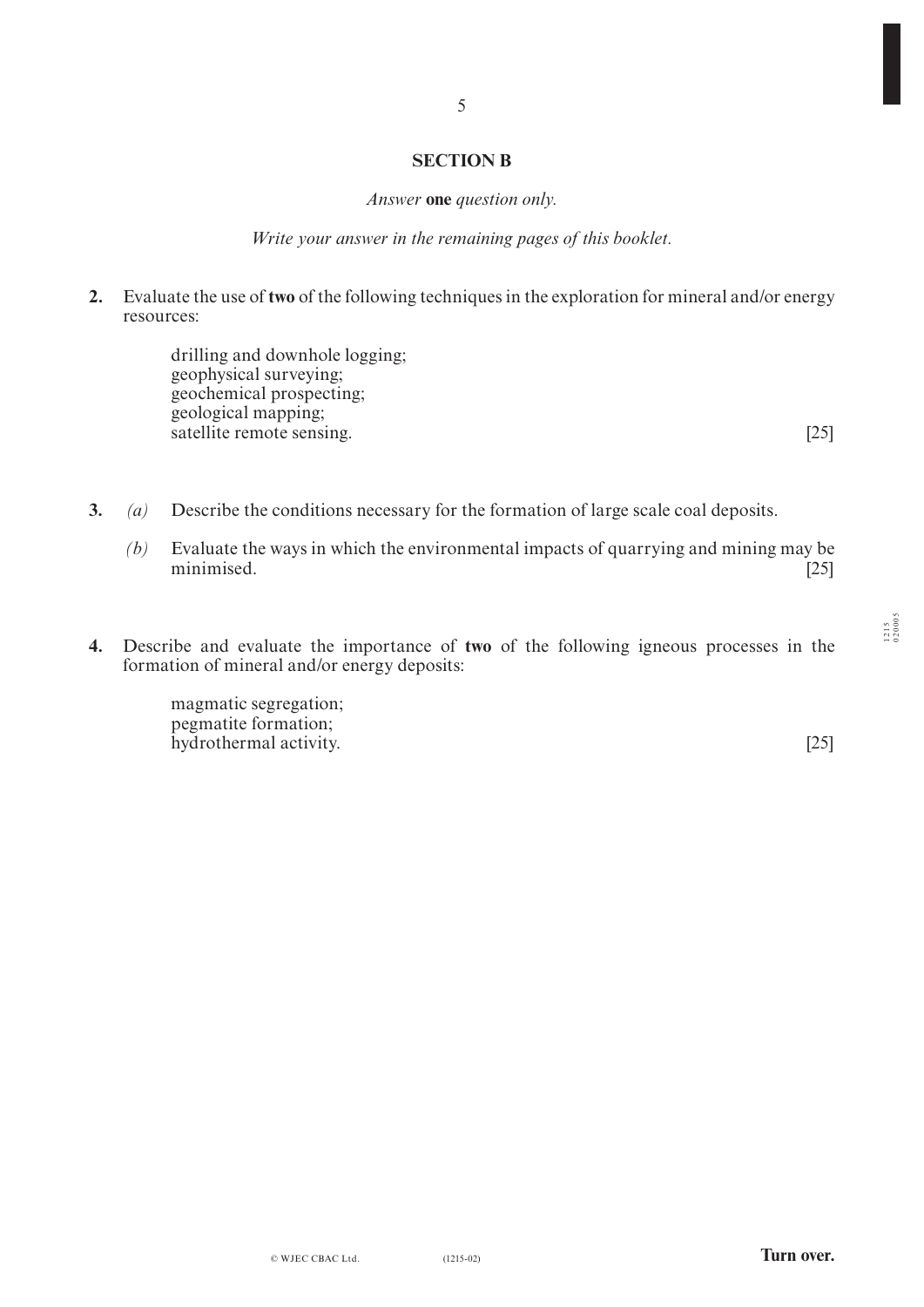| Examiner |
|----------|
| only     |

6

|   |                                          |             | . |
|---|------------------------------------------|-------------|---|
|   |                                          |             | . |
|   |                                          |             |   |
|   |                                          |             |   |
|   |                                          |             |   |
|   |                                          |             |   |
|   |                                          |             |   |
|   |                                          |             |   |
| . |                                          |             |   |
|   |                                          |             |   |
|   |                                          |             |   |
|   |                                          |             |   |
|   |                                          |             |   |
|   | $\ensuremath{\mathbb{O}}$ WJEC CBAC Ltd. | $(1215-02)$ |   |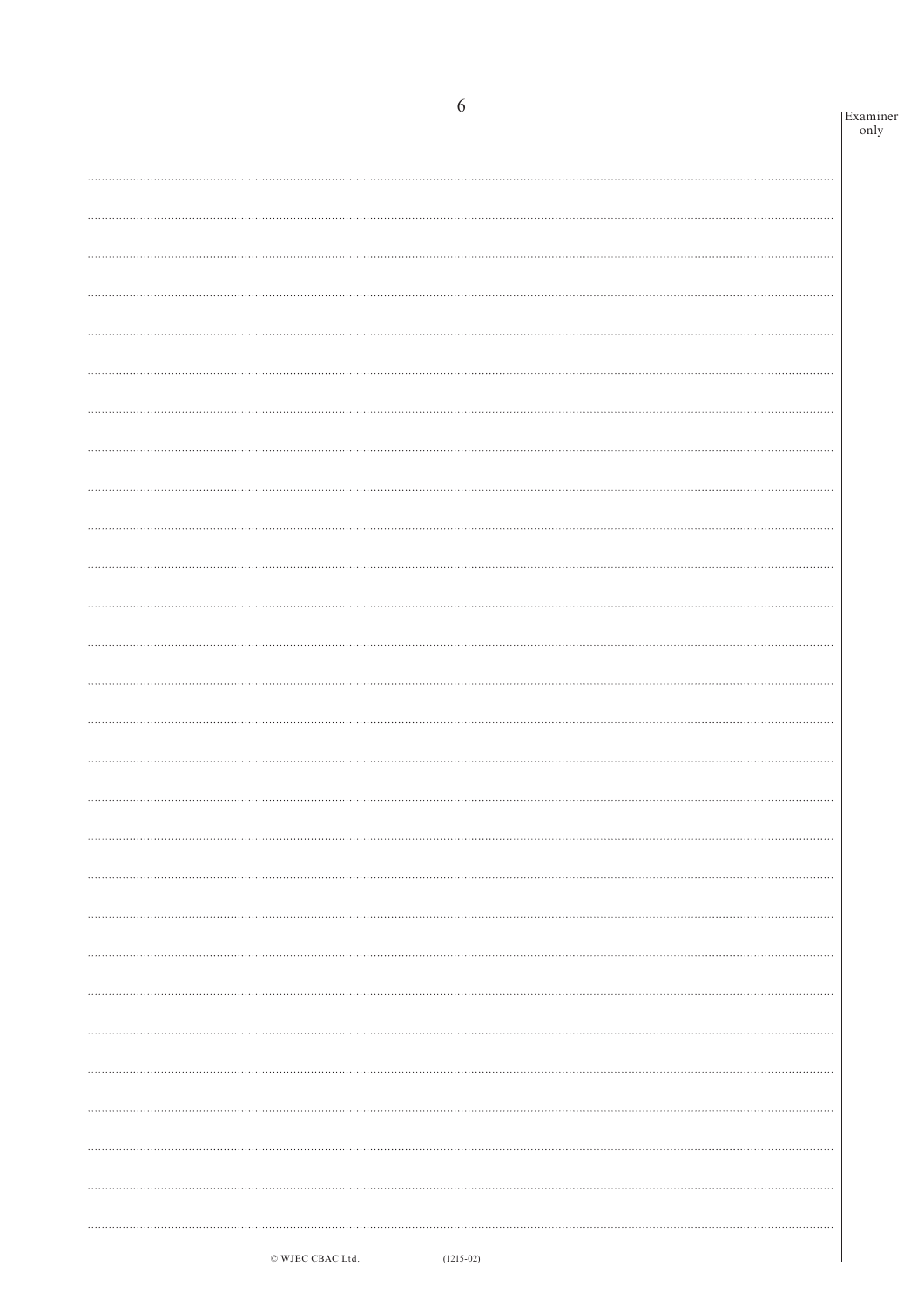#### Examiner only

7

| $\odot$ WJEC CBAC Ltd. | $(1215-02)$ | Turn over. |
|------------------------|-------------|------------|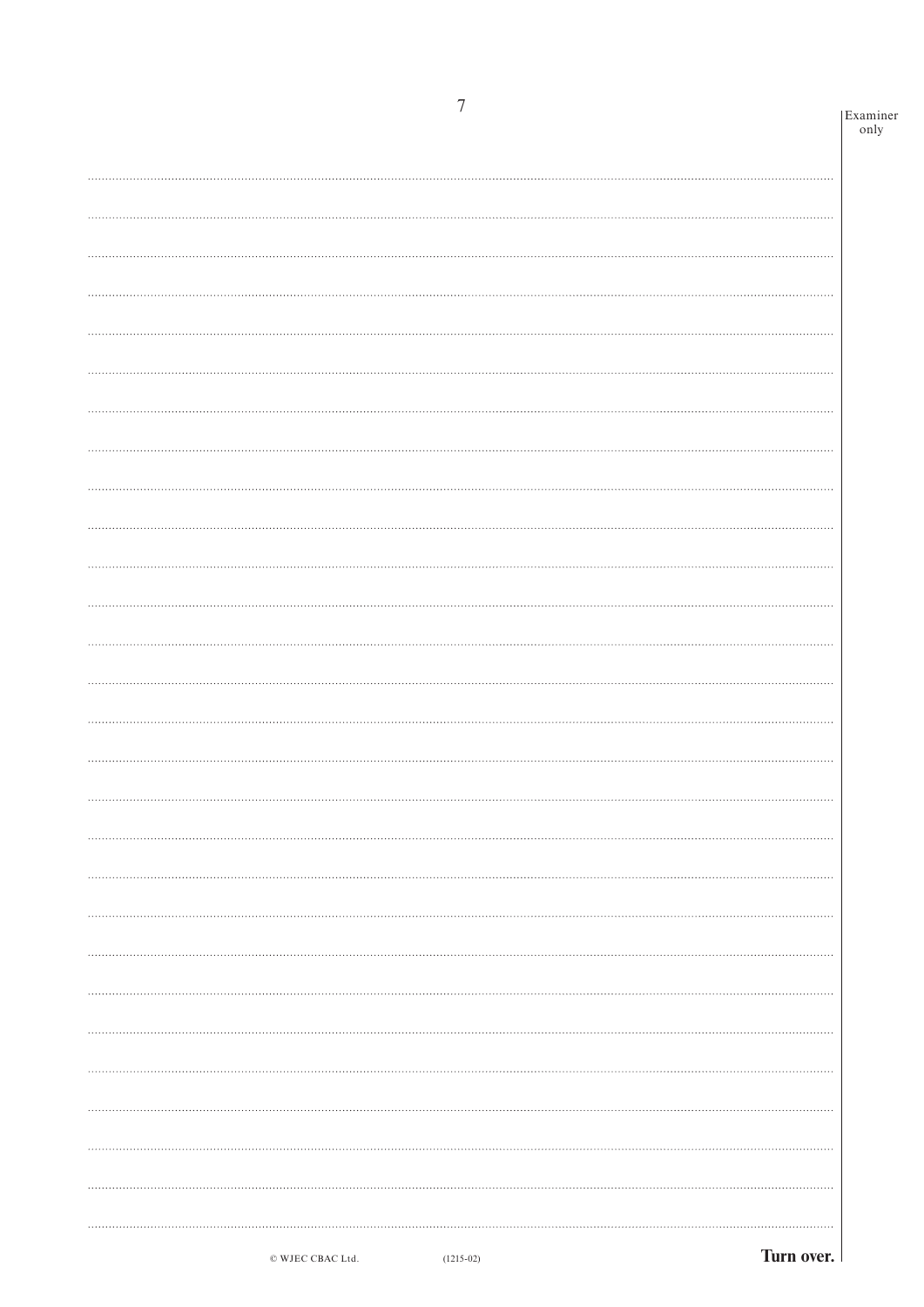#### 8 Examiner Examiner<br>only

|                        |             | . |
|------------------------|-------------|---|
|                        |             |   |
|                        |             |   |
|                        |             |   |
|                        |             |   |
|                        |             |   |
|                        |             |   |
|                        |             |   |
|                        |             |   |
|                        |             |   |
|                        |             |   |
|                        |             |   |
|                        |             |   |
|                        |             |   |
|                        |             |   |
|                        |             |   |
|                        |             |   |
| $\odot$ WJEC CBAC Ltd. | $(1215-02)$ |   |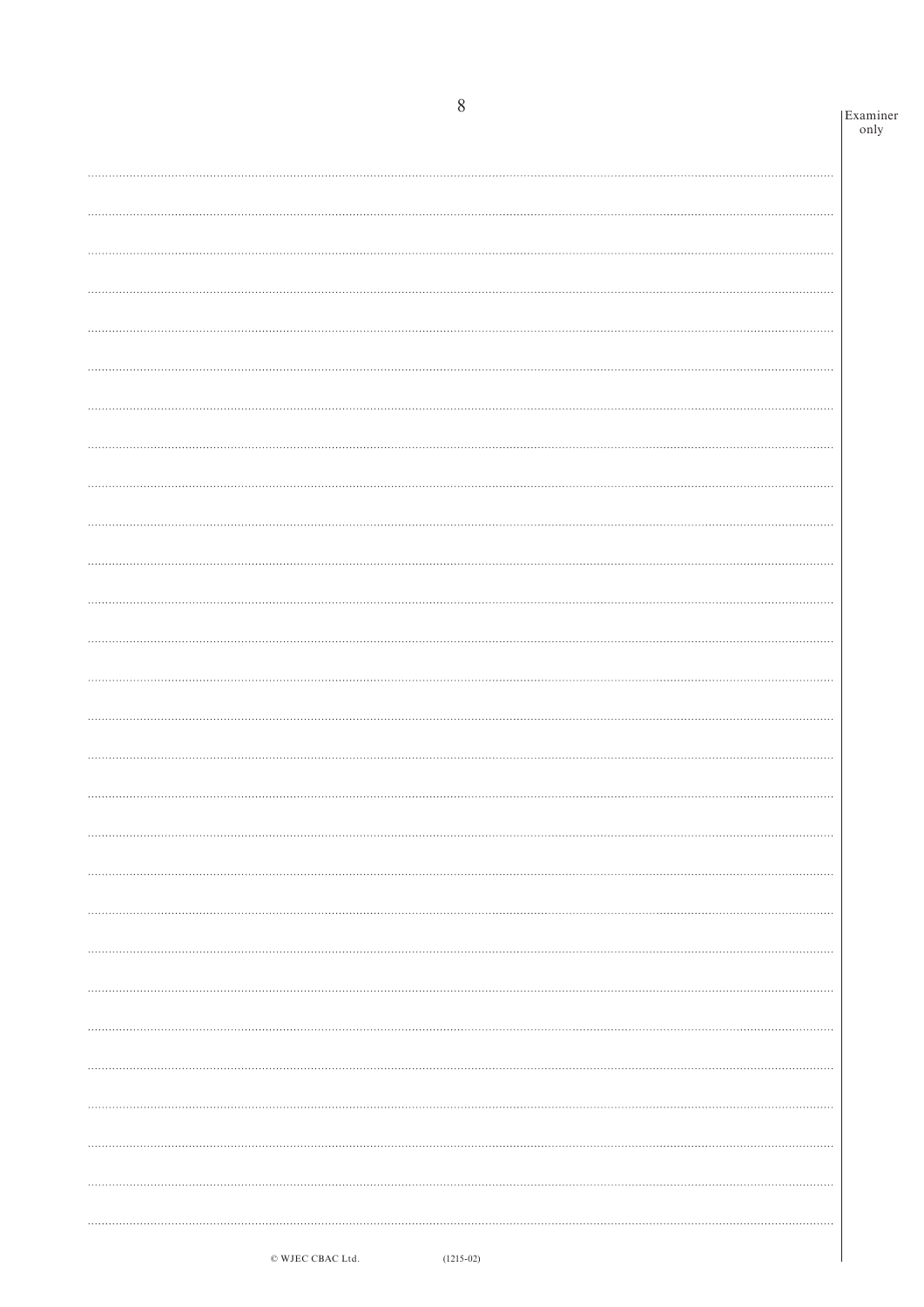| Examiner |
|----------|
| only     |
|          |

|                        |             | .          |
|------------------------|-------------|------------|
| $\odot$ WJEC CBAC Ltd. | $(1215-02)$ | Turn over. |